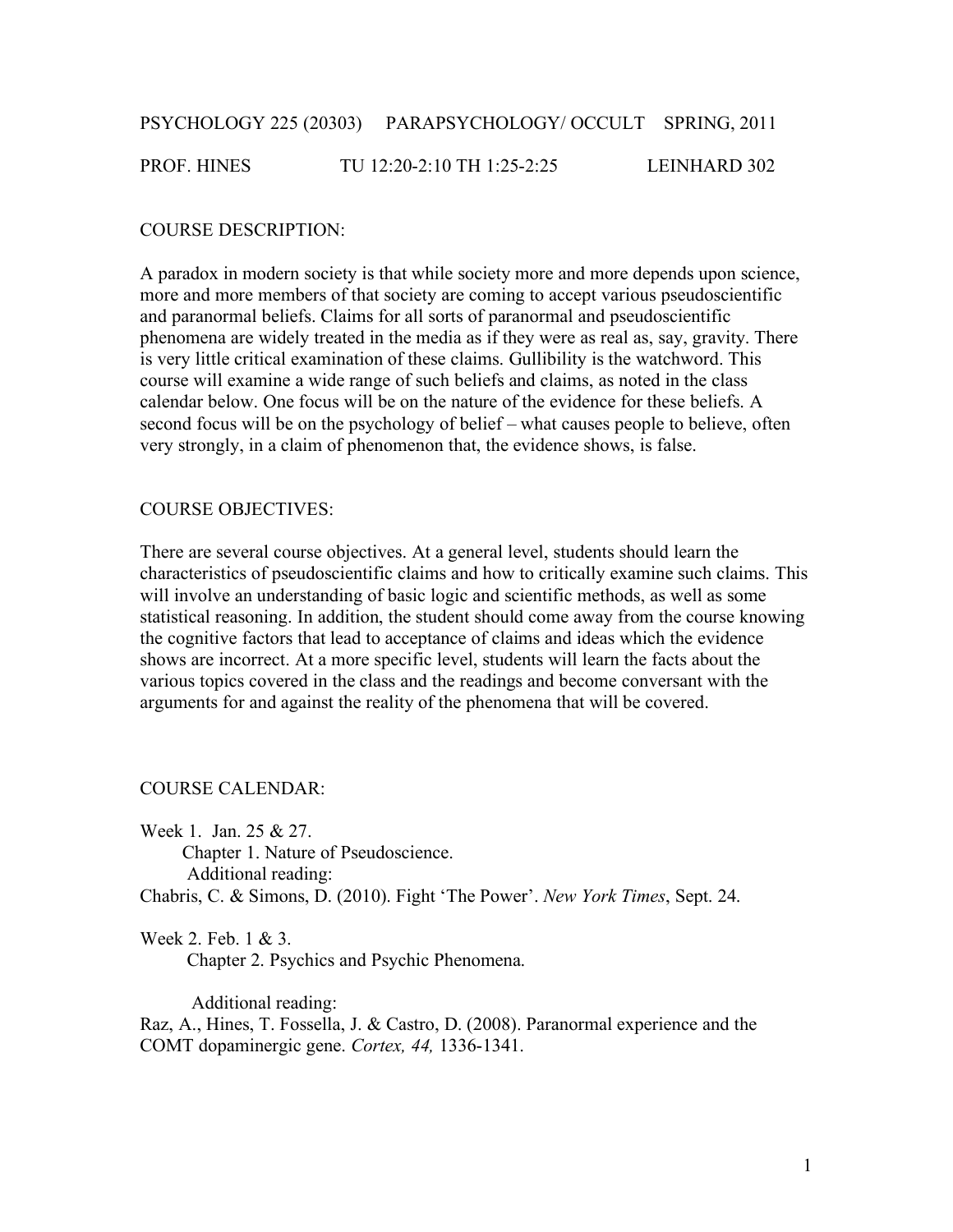Week 3. Feb. 8 & 10. Chapter 3. Life After Death.

Additional readings:

Haunted Stairs. The ghost at Mackenzie house. Chapter 2 in Nickell, J. (1988). *Secrets of the Supernatural.* Chapter 2. Buffalo, NY: Prometheus. Pp. 17-27.

Hines, T. (2008). Zombies and tetrodotoxin. *Skeptical Inquirer, 32* (3), 60-62.

Nickell, J. (2009). Demons in Connecticut. *Skeptical Inquirer, 33,* (3), 25-27.

Week 4. Feb. 15 & 17. Chapter 4. Laboratory Parapsychology.

Additional readings:

Galak, J. & Nelson, L. D. (2010). A replication of the procedures from Bem (2010) and a failure to replicate the same results. Unpublished manuscript, Carnegie Mellon University.

Moulton, S. T., & Kosslyn, S. M. (2008). Using neuroimaging to resolve the psi debate. *Journal of Cognitive Neuroscience, 20,* 182-192.

Wiseman, R. (2010). Heads I win, tails you lose. How parapsychologists nullify null results. *Skeptical Inquirer, 34,* (1), 36-39.

Week 5. Feb. 22 & 24. Chapter 5. Pseudopsychology.

Additional readings:

Beyerstein, B. (1997). Why bogus therapies seem to work. *Skeptical Inquirer, 21,* (5) 29- 34.

Hines, T. (2003). Clear, sharp view of the fuzzy inkblot test. *Skeptical Inquirer, 27* (5), 53-56.

Hines, T. (2005). Ill effects of the self-help movement. *Skeptical Inquirer, 29,* (3), 58-60.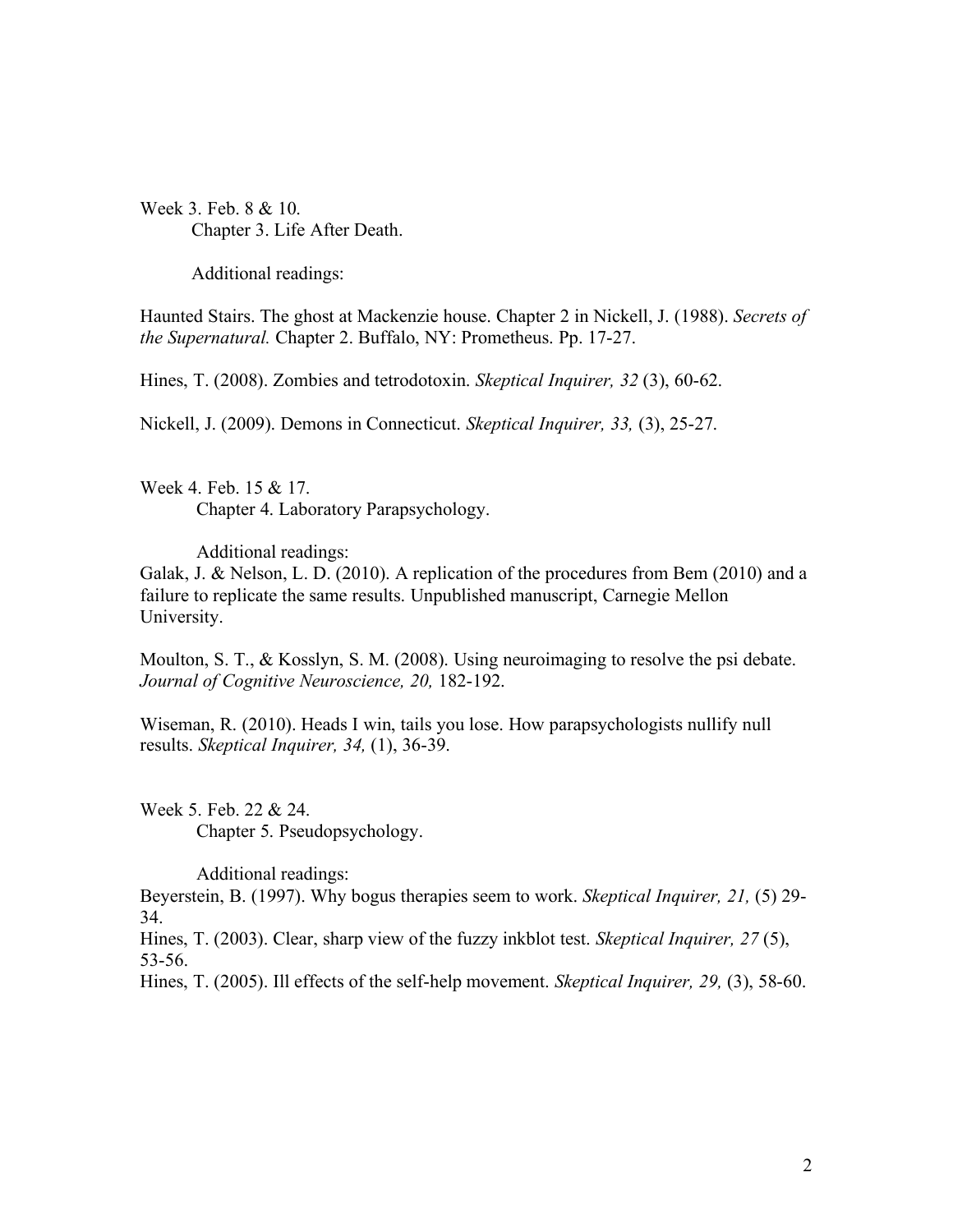Week 6. March 1 & 3.

 Chapter 6. Astrology, the Lunar Effect and Biorhythm Theory. **PAPER / PROJECT PROPOSAL DUE MARCH 1.**

Week 7. March 8 & 10. **MID-TERM EXAM MARCH 8.** Chapter 7. UFOS I: Close Encounters of the First Kind. Clancy's "Abducted"

Week 8. March 22 & 24. Chapter 7 continued. Chapter 8. UFOs II: Photographs, Physical Evidence and Abductions. Clancy's "Abducted"

 Additional readings: Hines, T. (1996). Cattle mutilations. In G. Stein (Ed.), *Encyclopedia of the Paranormal.*  Amherst, NY: Prometheus Books. Pp. 143-146.

Nickell, J. (1996). Crop circles. In G. Stein (Ed.), *Encyclopedia of the Paranormal.*  Amherst, NY: Prometheus Books. Pp. 181-186.

Week 9. March 29 & 31.

Chapter 9. Alien Astronauts, Cosmic Collisions and the Bermuda Triangle.

Week 10. April 5 & 7. Chapter 10. Faith Healing.

# **FIRST DRAFT OF PAPER OR PROGRESS REPORT ON PROJECT DUE APRIL 7.**

Week 11. April 12 & 14. Chapter 11. Alternative Medicine.

Week 12. April 21.

 Chapter 12. Collective Delusion, Mass Hysteria and Environmental Health Scares.

Week 13. April 26 & 28. Chapter 13. Creationism, and other topics.